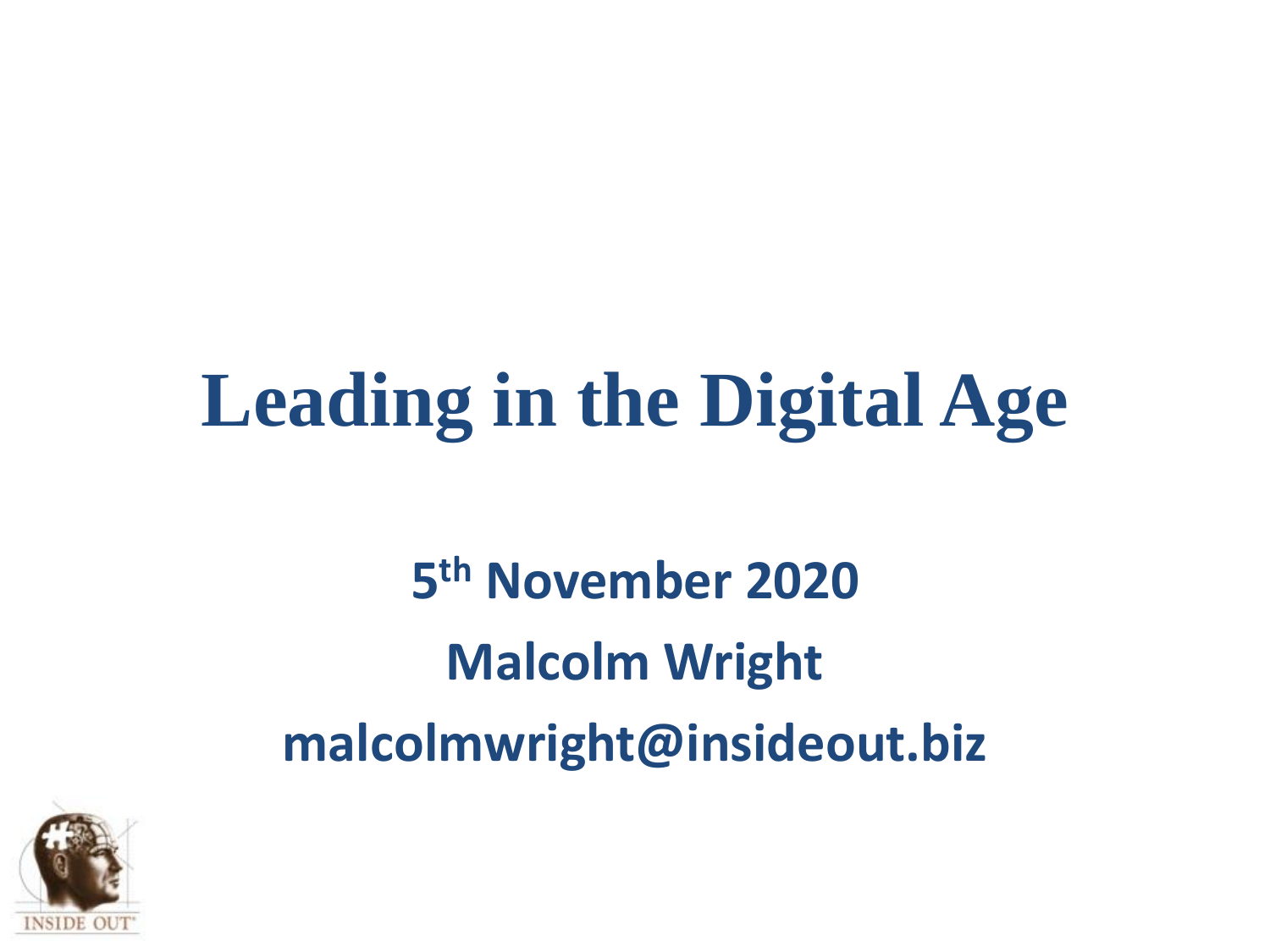# **Leading In the Digital Age**

No matter what age we call it, it comes back to Leadership, Leading in a period of transformation, constant change, more global, technical and flexible than ever before, with complexity and pace.

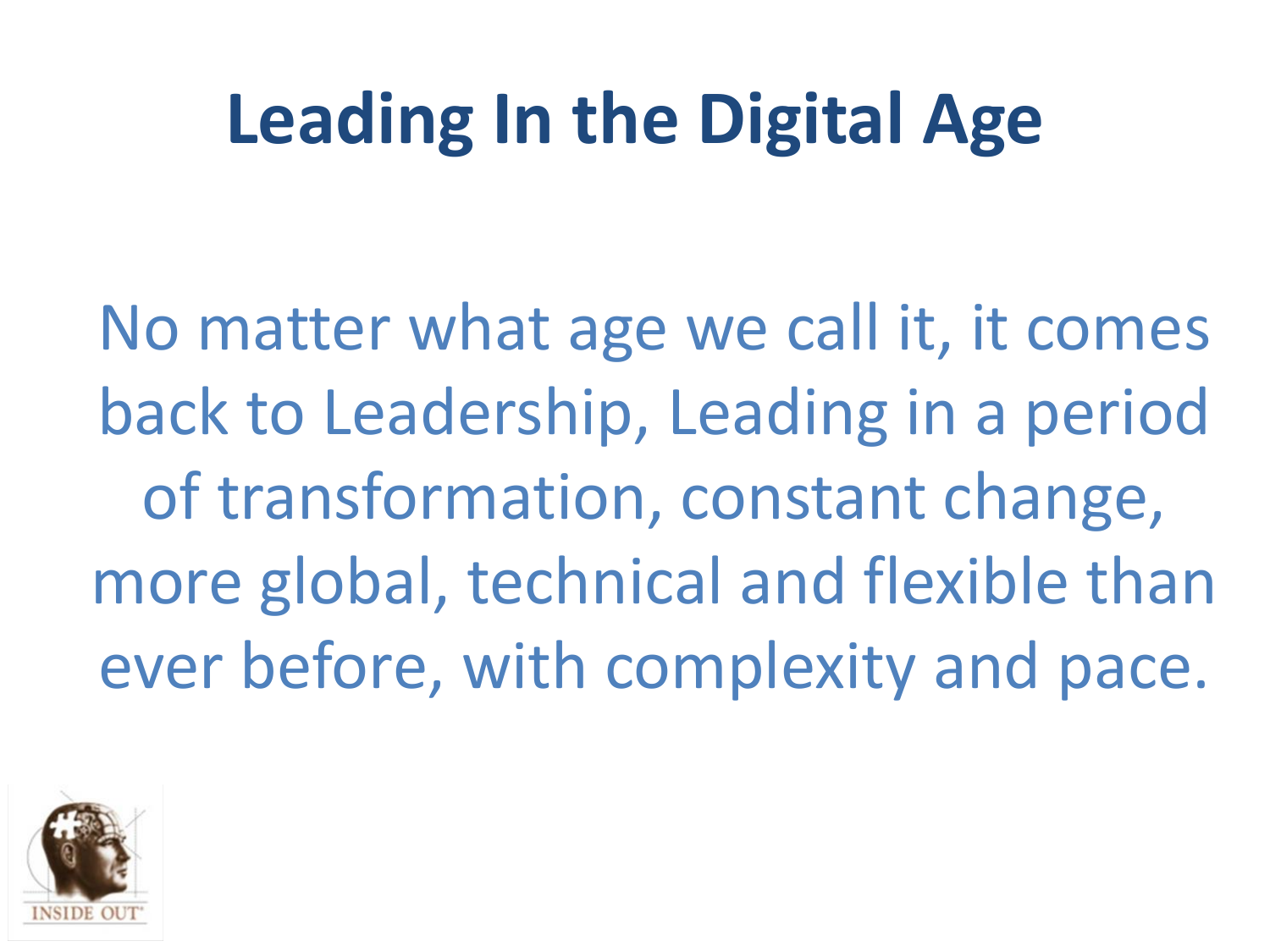# **Change & Transformation**

- **Change** fixes the Past & Present needs **Transformation** creates the future. When in **change** mode it is the desire to improve the past that directs what we do. In **Transformation** mode it is the future that will direct our actions and only the limitation of our imagination and courage constrains the possibilities.
- Digital Transformation can empower an organisation, but only if the leadership style and business culture supports it too.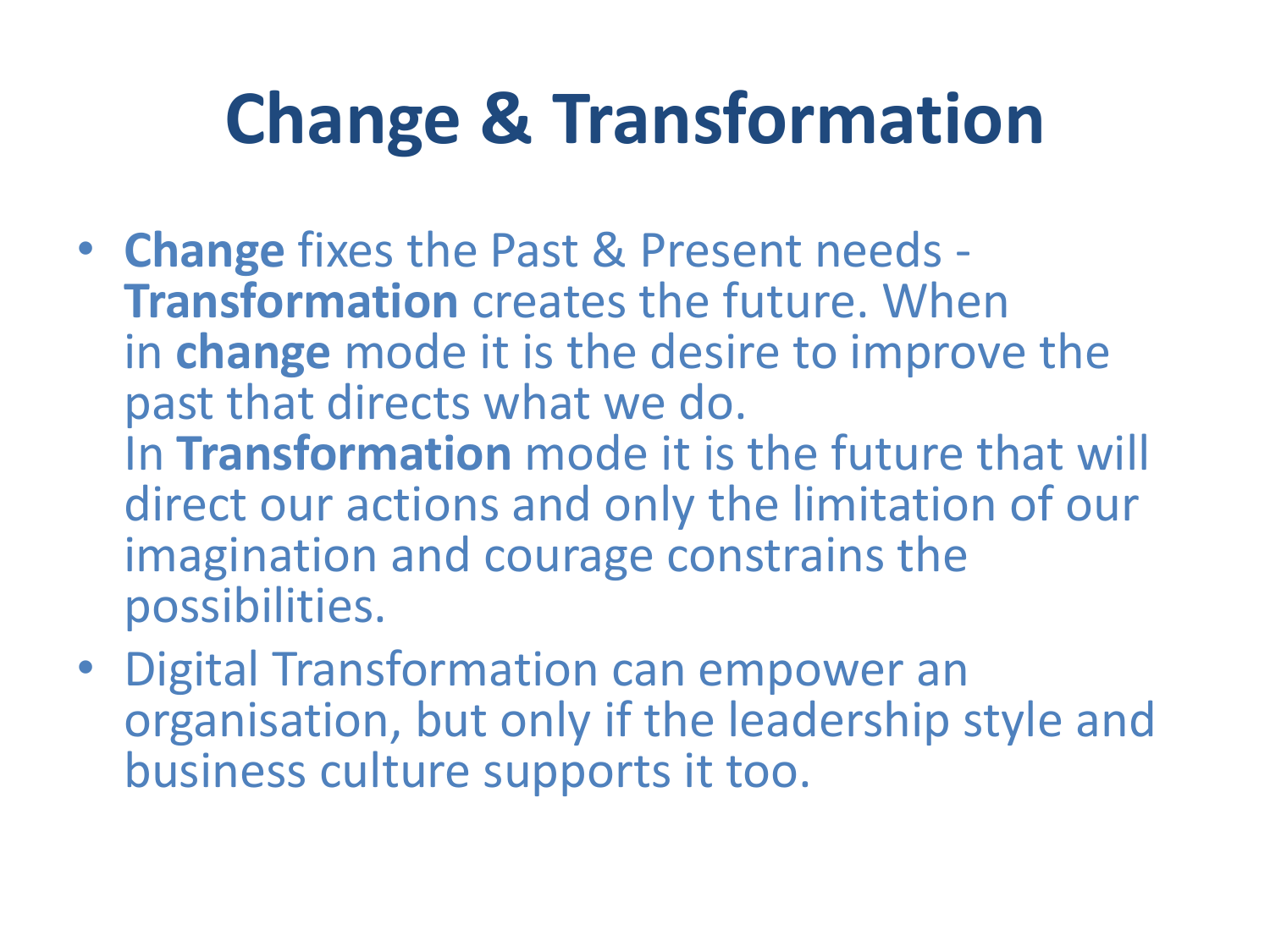#### **Change & Transformation**

- The crisis has forced change and companies to transform , some have achieved far more than they ever thought possible others have crashed.
- Digitalisation has accelerated because of Covid not because of leadership.
- Leaders need to recognise that they need to broaden their skills and knowledge and become more Digitally savvy and deepen their understanding of themselves, their Leadership style and capability.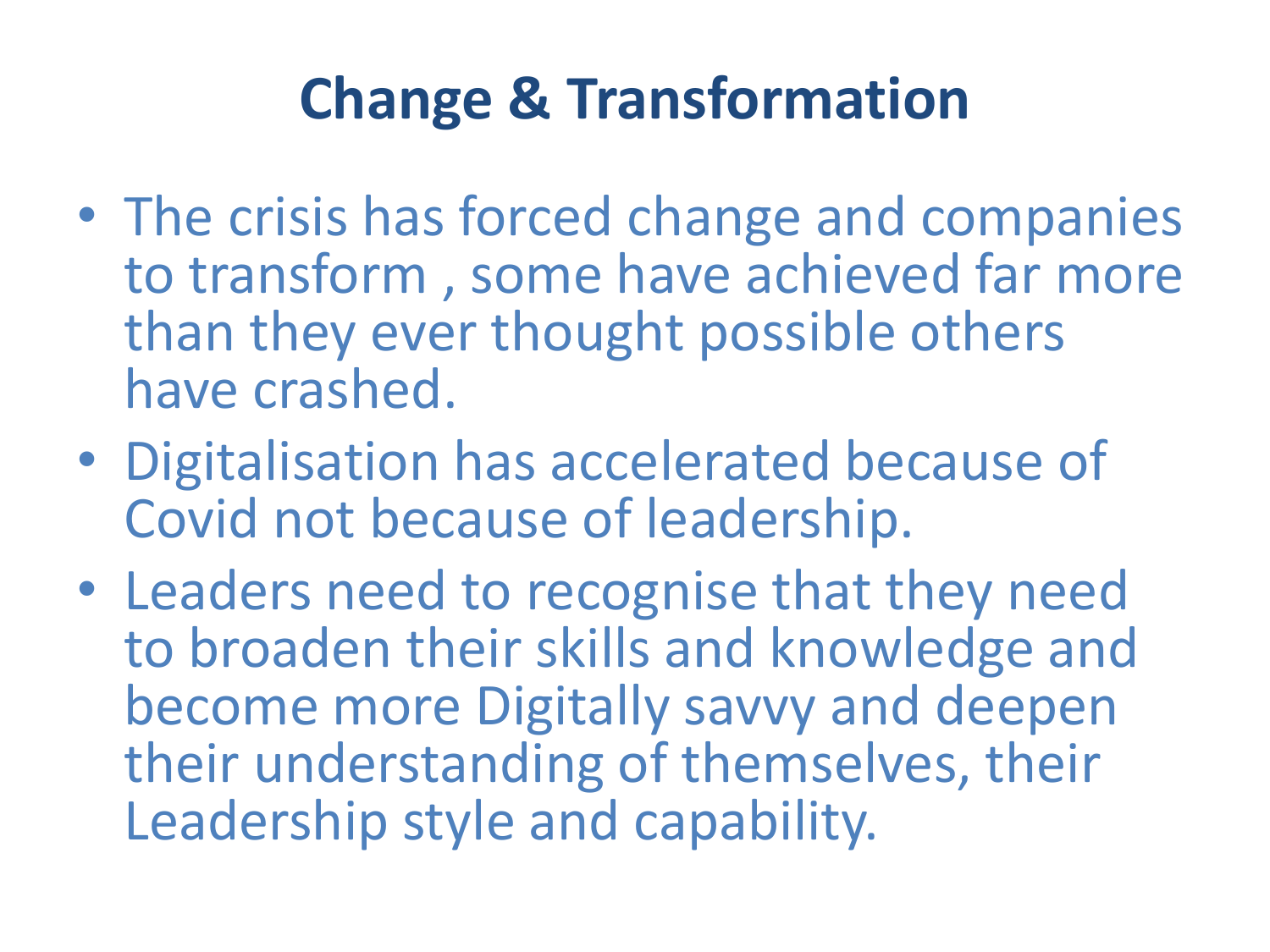#### **Leading in a Digital Age (research)**

- Three fundamental reasons leaders aren't as ready to lead in the digital economy as they think:
	- **A deficiency in digital savviness coupled with outdated mindsets.**
	- **A series of blind spots that prevent them from seeing a clear path forward.**
	- **Multiple embedded tensions that undermine strategic execution.**
	- **Cultural and behavioural leadership norms that worked well in the past are no longer effective. Such as Control & Command**
	- **Too many companies are slow, unresponsive, siloed, to hierarchical, and excessively focused on short-term returns.**
	- **Where do they make their investments — is it purpose or profits, speed or deliberateness, digitalization or personalization?**
	- **Failure to confront these dilemmas can keep organizations stuck in a debilitating sense of inertia, which can deteriorate into cynicism and a deepening sense of mistrust.**
	- **Evidence of this growing mismatch between how many organizations are currently led and how they should be led comes through loud and clear**
- **MITSloan R 2020 Future of leadership (sponsored by Cognizant)**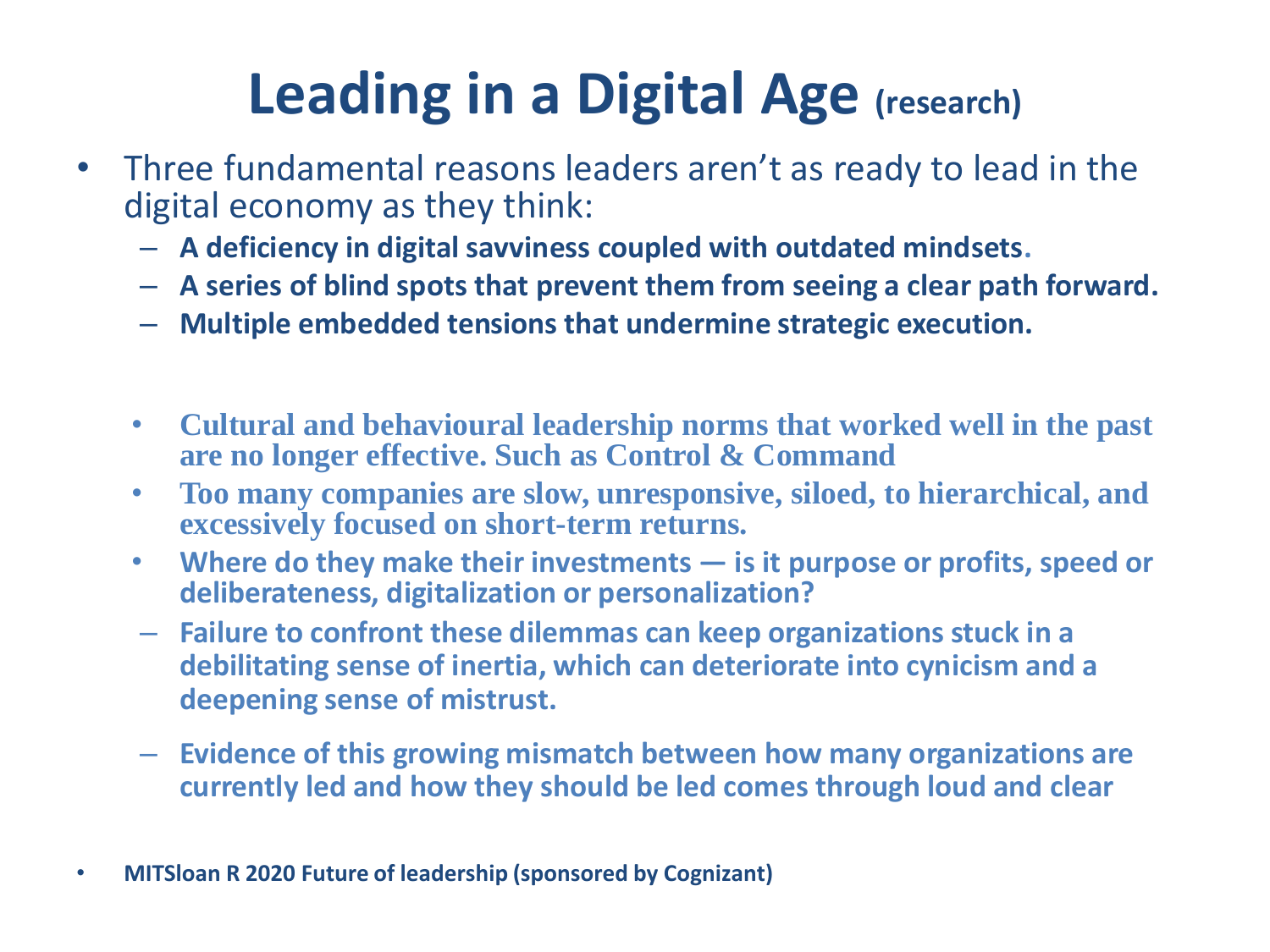## **Brief highlights of 2020 Research**

- **Just 12% of respondents strongly agree that their leaders have the right mindsets to lead them forward.**
- **Only 40% agree that their companies are building robust leadership pipelines to tackle the demands of the digital economy.**
- **Only 48% agree that their organizations are prepared to compete in digitally driven markets and economies.**
- **While 82% believe that leaders in the new economy will need to be digitally savvy, less than 10% of respondents strongly agree that their organizations have leaders with the right skills to thrive in the digital economy.**
	- **MITSloane R**
- **Digital leadership skills are becoming increasingly critical. Companies who have the most digitally-capable leaders, financially outperform the average by 50%. (DDI & The Conference Board EY 2018)**
- **The value of gender diversity continues to be proven. Organisations with more women in leadership are 1.4 times more likely to sustained profitable growth. (DDI, The Conference Board & EY 2018)**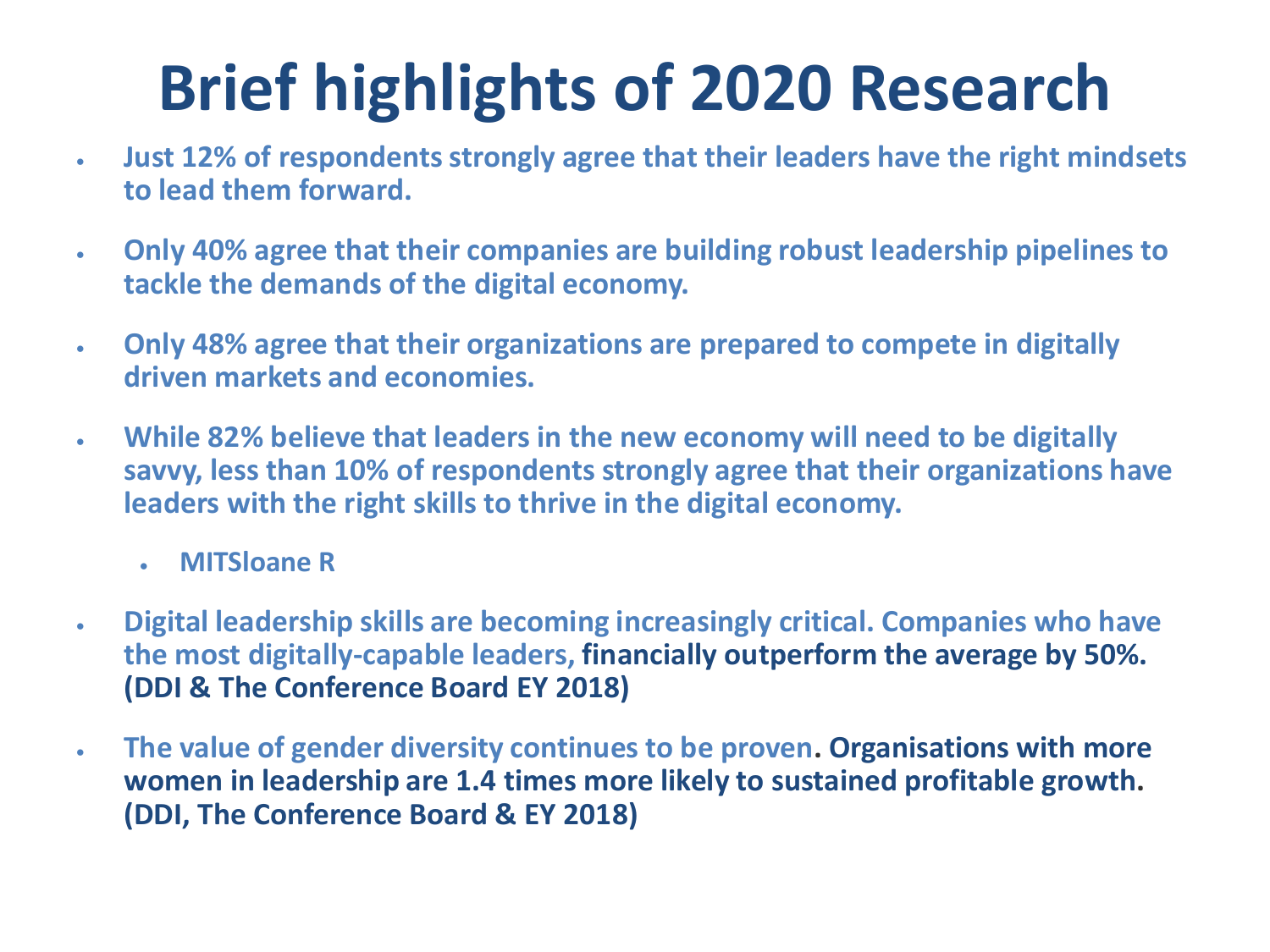### Agility is needed for Transformation

#### **Agility Index**



**GALLUP**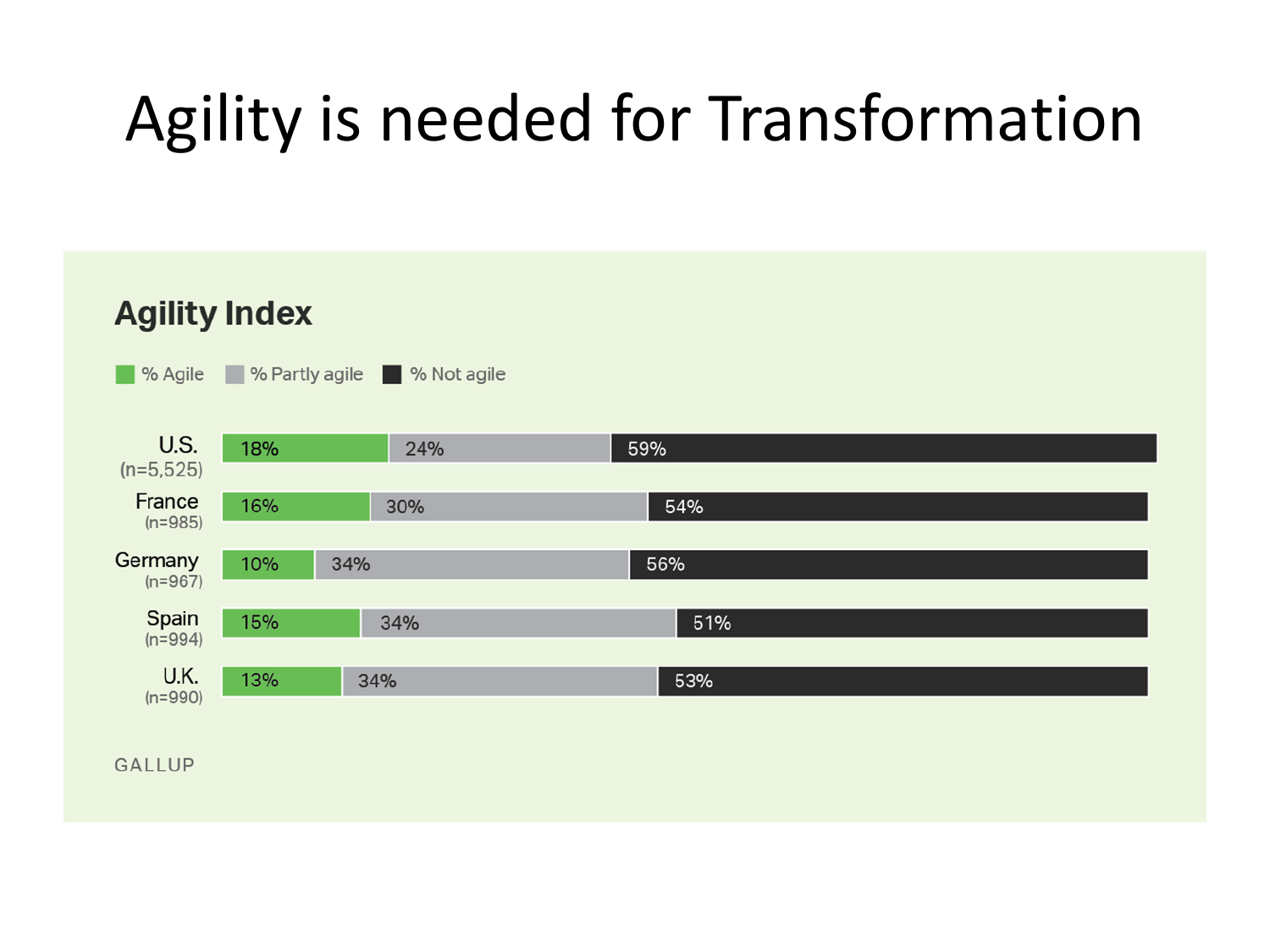# Agility Criteria

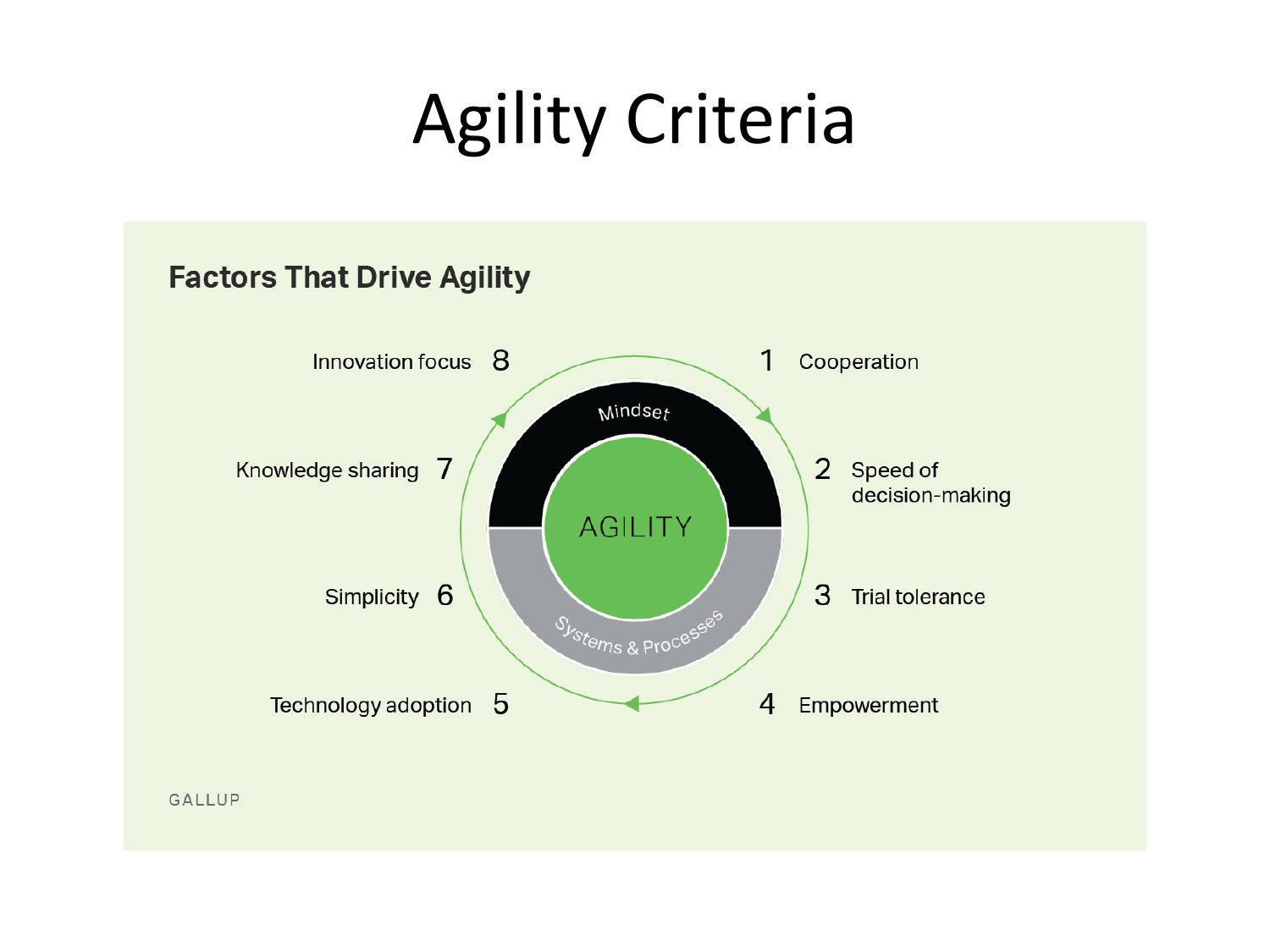# **Leading in a Digital Age**

- 50% of the workforce in 2020 are from the Y generation (millennials). Millennials need to have a valued relationship with their leader to trust them
- When asked: What do you believe leaders in the workplace should do more of to help their organisations succeed?
	- 1<sup>st</sup>) 53% Recognise their own weaknesses: 2<sup>nd</sup>) 50% Be more authentic: 3rd) 48% Be more transparent (Deloitte)
- Transformation is reliant on high trust developed through a relationship approach, sharing, collaboration and a supportive culture.
- So simply put if we do not take the time to develop the right leadership style and culture then transformation and change is unlikely to occur.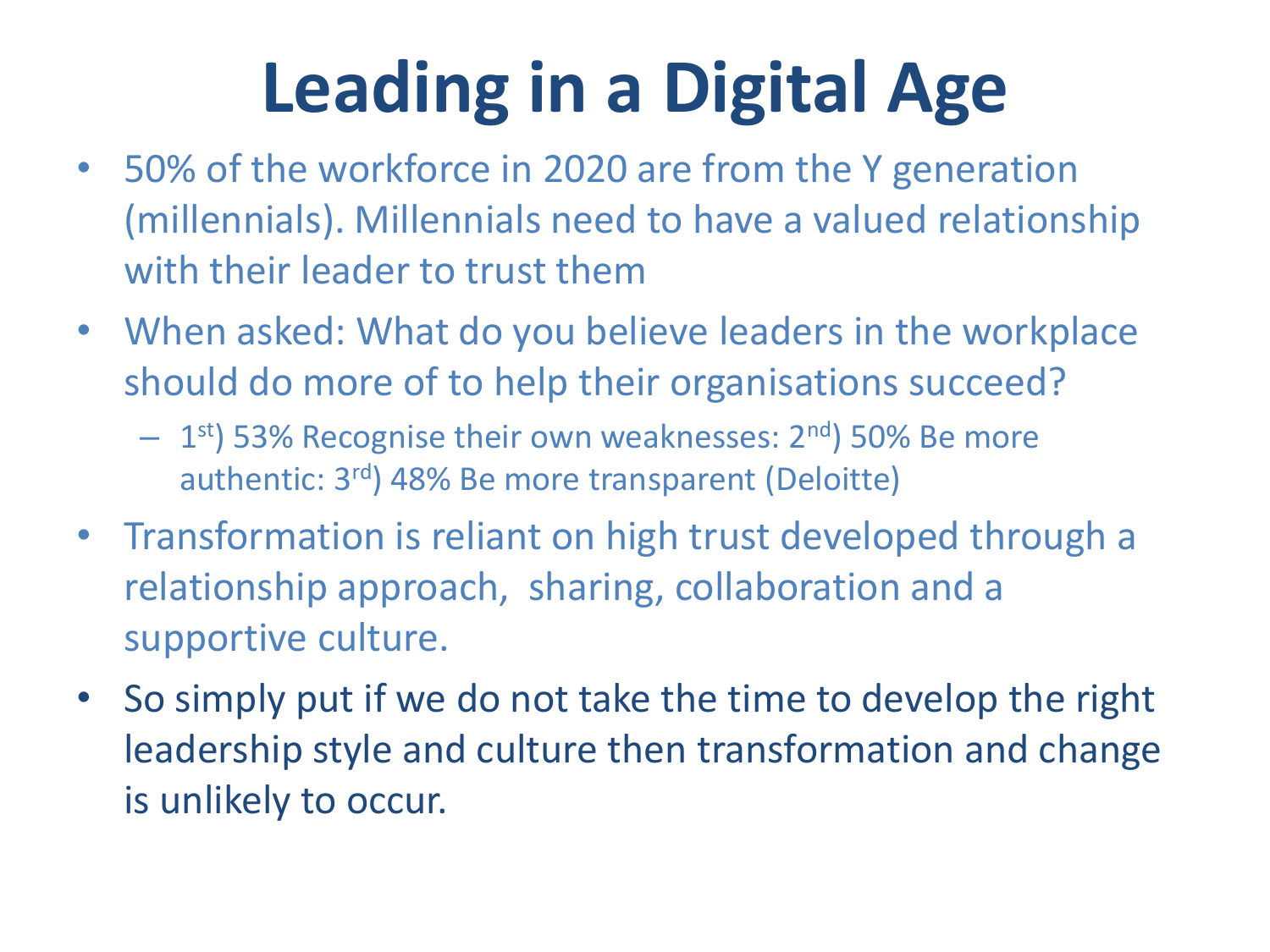# **Transformational Leadership (LDA)**

**Visionary and strategic; developing and delivering a Vision and the strategy to achieve it with the organisation**

**Developing High Performance Culture through employee engagement and capability**

**Building High Performance Teams and fostering Teamwork**

**Being the catalyst for change walking the talk and leading the organisation to the desired Digital / Personal state**

**Leveraging and Acting with high Emotional Intelligence, inspirational & motivational**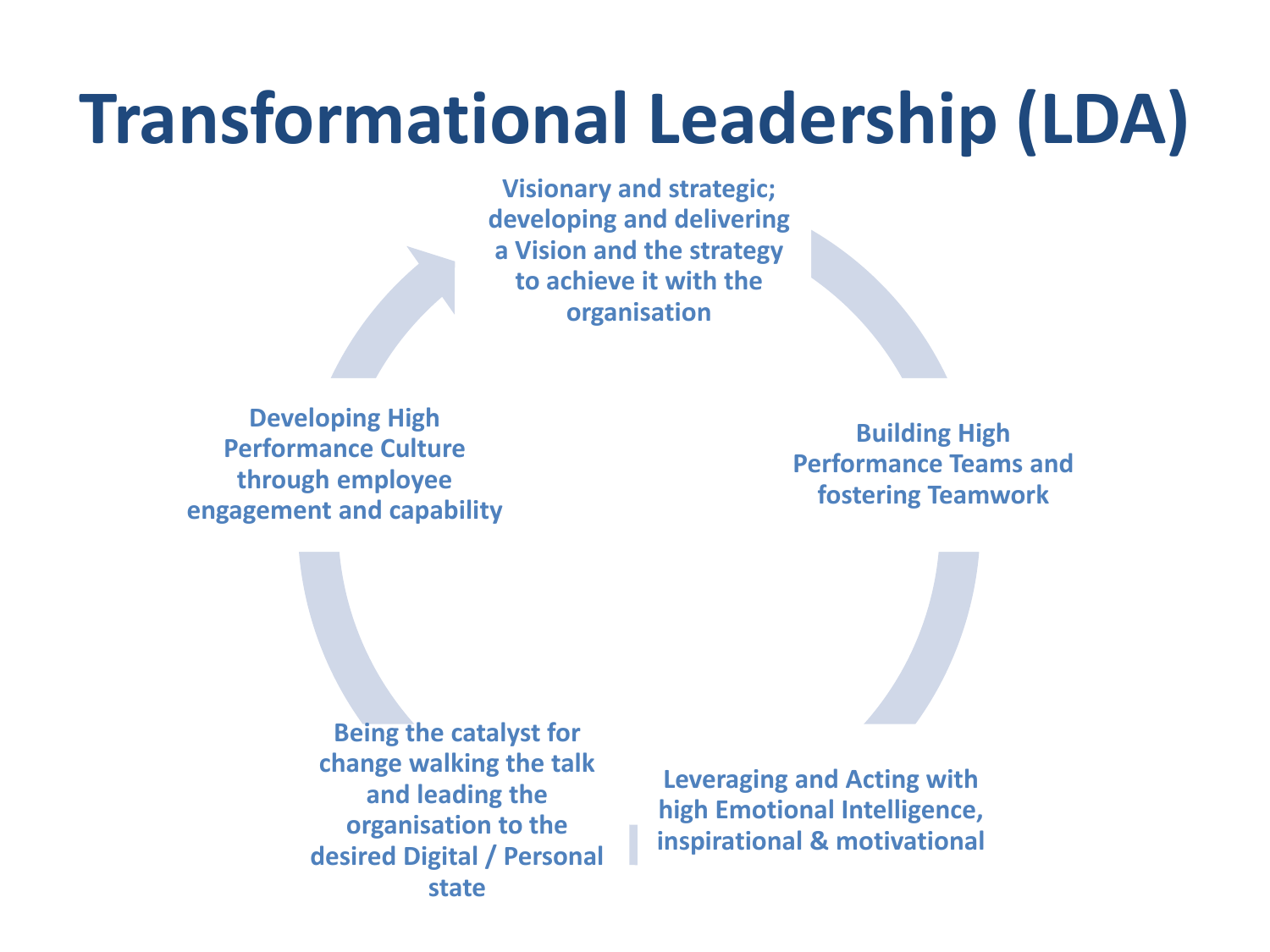## Transformational Leadership (Bass)

| <b>Individualized Consideration</b>                                                                      | <b>Inspirational Motivational</b>                                                                           |
|----------------------------------------------------------------------------------------------------------|-------------------------------------------------------------------------------------------------------------|
| <b>People Driven</b><br><b>Genuine Concern for others</b><br><b>Nurtures strategic Relationships</b>     | <b>Inspiring</b><br><b>Inspire Others</b><br><b>Leverages High Emotional Intelligence</b>                   |
| <b>Idealised Influence</b>                                                                               | <b>Intellectual Stimulation</b>                                                                             |
| <b>Purpose Driven</b><br><b>Full Fledge Role Model "walks the</b><br>talk"<br><b>Lead through change</b> | <b>Innovation</b><br><b>Challenges others to be creative</b><br><b>Develops Organisational Capabilities</b> |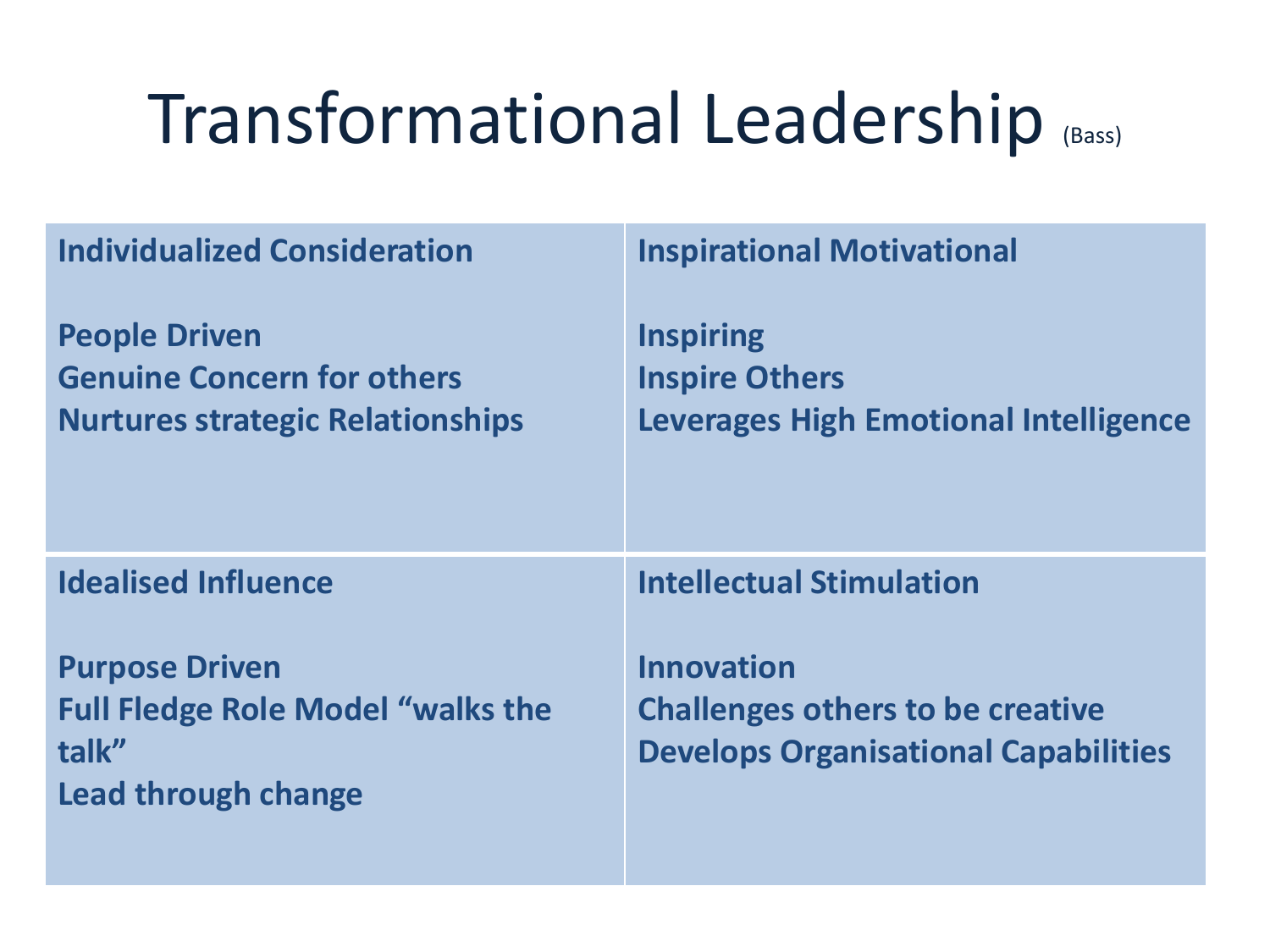### **Transformational Leadership**



#### **How do I transform and lead to get from here to there? What's stops me? What are the Smart Q's?**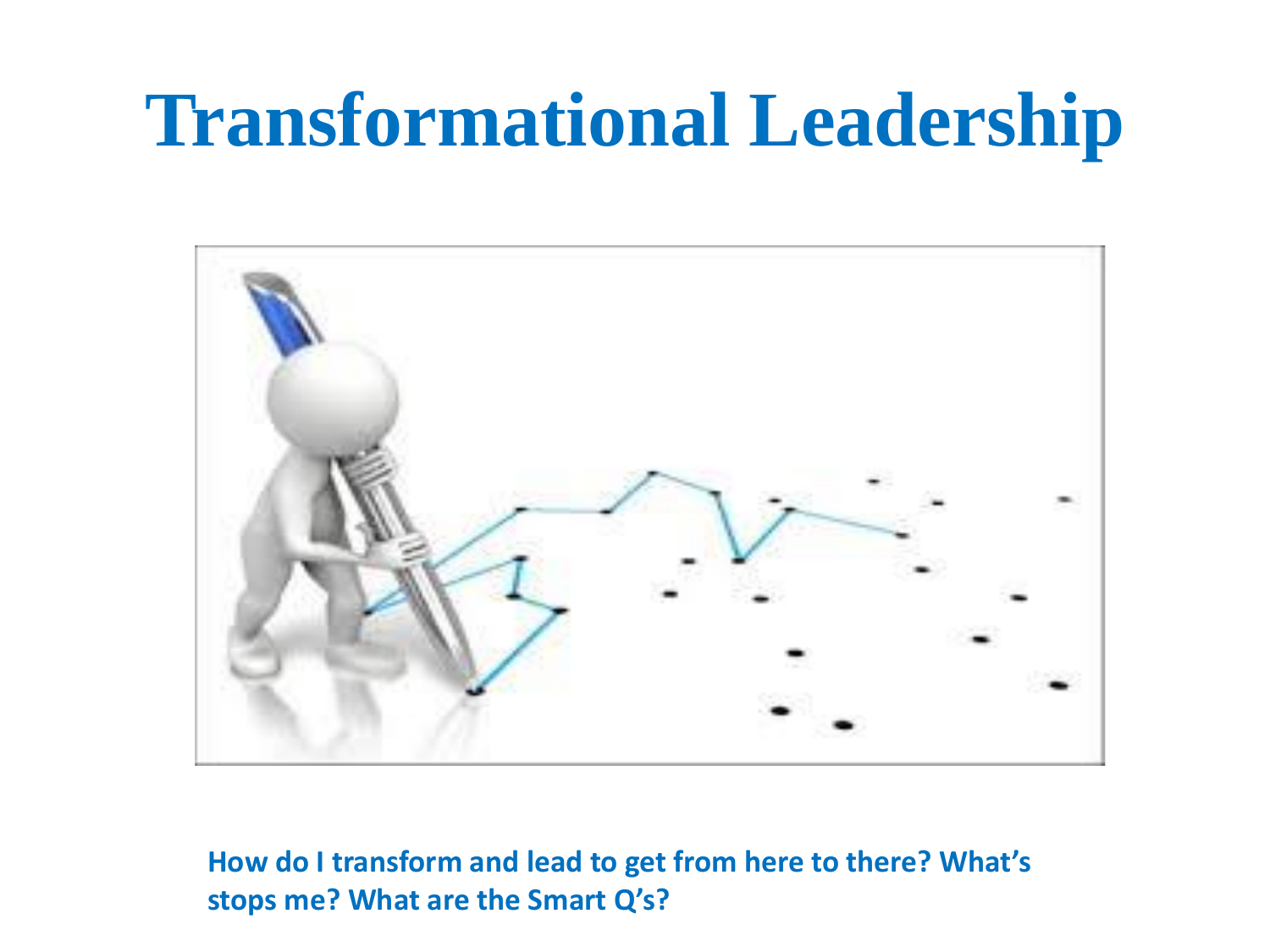#### **Transformational Leadership**



How Do We Transform as a Team and as an Organisation? How do we measure our performance improvement? What stops us as a collective? Why – What – How – Whom – When?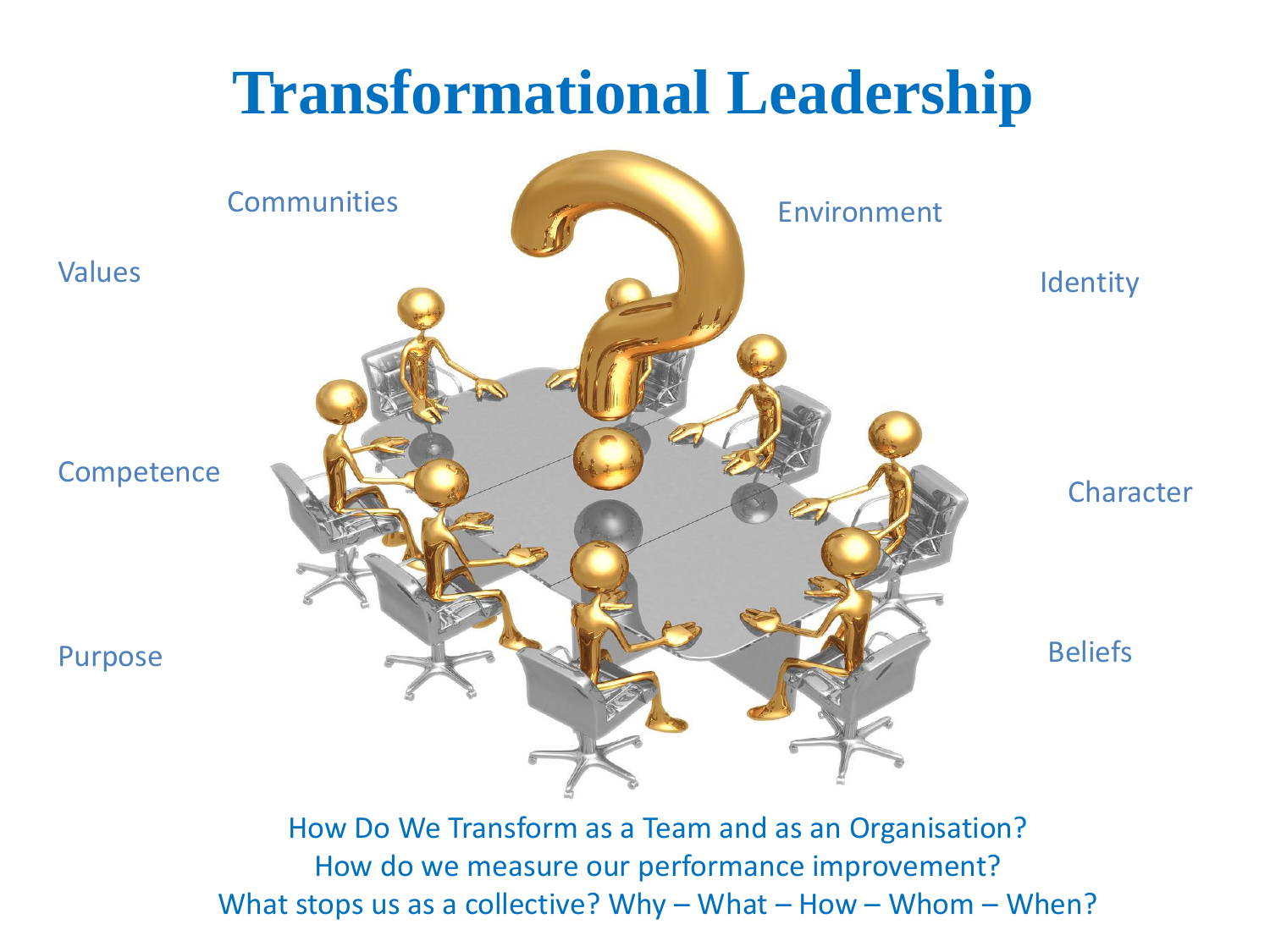#### **The Real World?**





Everyone lives in their own world, but understanding that world is something different. How Self Aware Are We? How Confident or Insecure Are We?

Development of Emotional Intelligence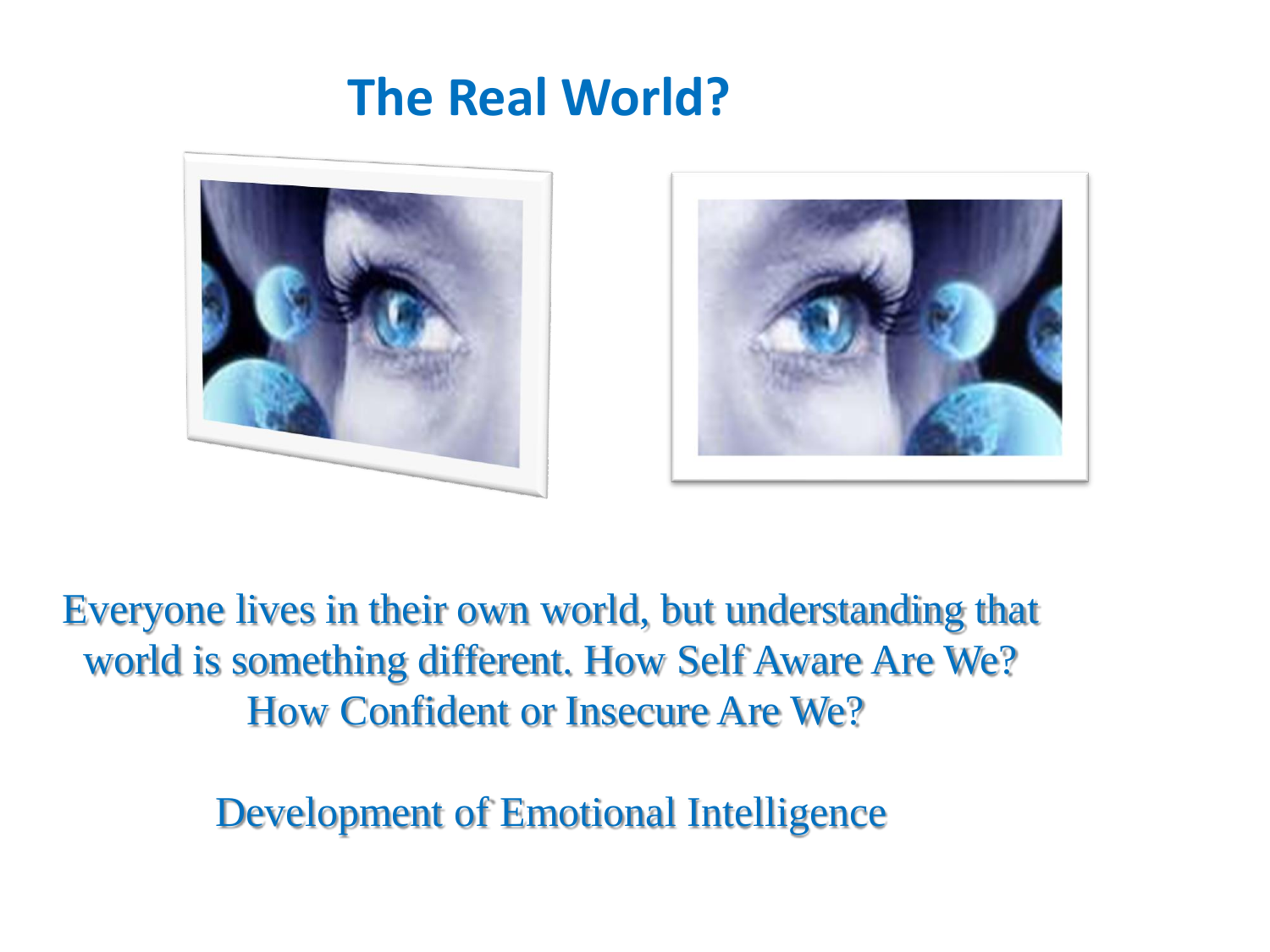#### **Emotional Intelligence is a must**

- Interestingly, most of the characteristics of highly successful transformation leaders outlined refer more to the soft qualities associated with Emotional Intelligence than with traditional hard performance predictors such as experience and IQ.
	- In Daniel Goleman's "Working with Emotional Intelligence". He specifically, argues that for top leaders in our modern and everchanging business world, emotional intelligence is four times as important as intellect and expertise.
	- Claudio Fernandez-Araoz, head of the Professional Development Group at Egon Zehnder International, concurs: "Our own analyses of the relevance of soft and hard competencies to the success of top managers are along the same lines. Emotional Intelligence counts for more than IQ and a lack of it is highly correlated with failure in top positions.

Without Emotional Intelligence, the traditional combination of relevant experience and IQ is far more likely to generate a failure than a winner in the digital age.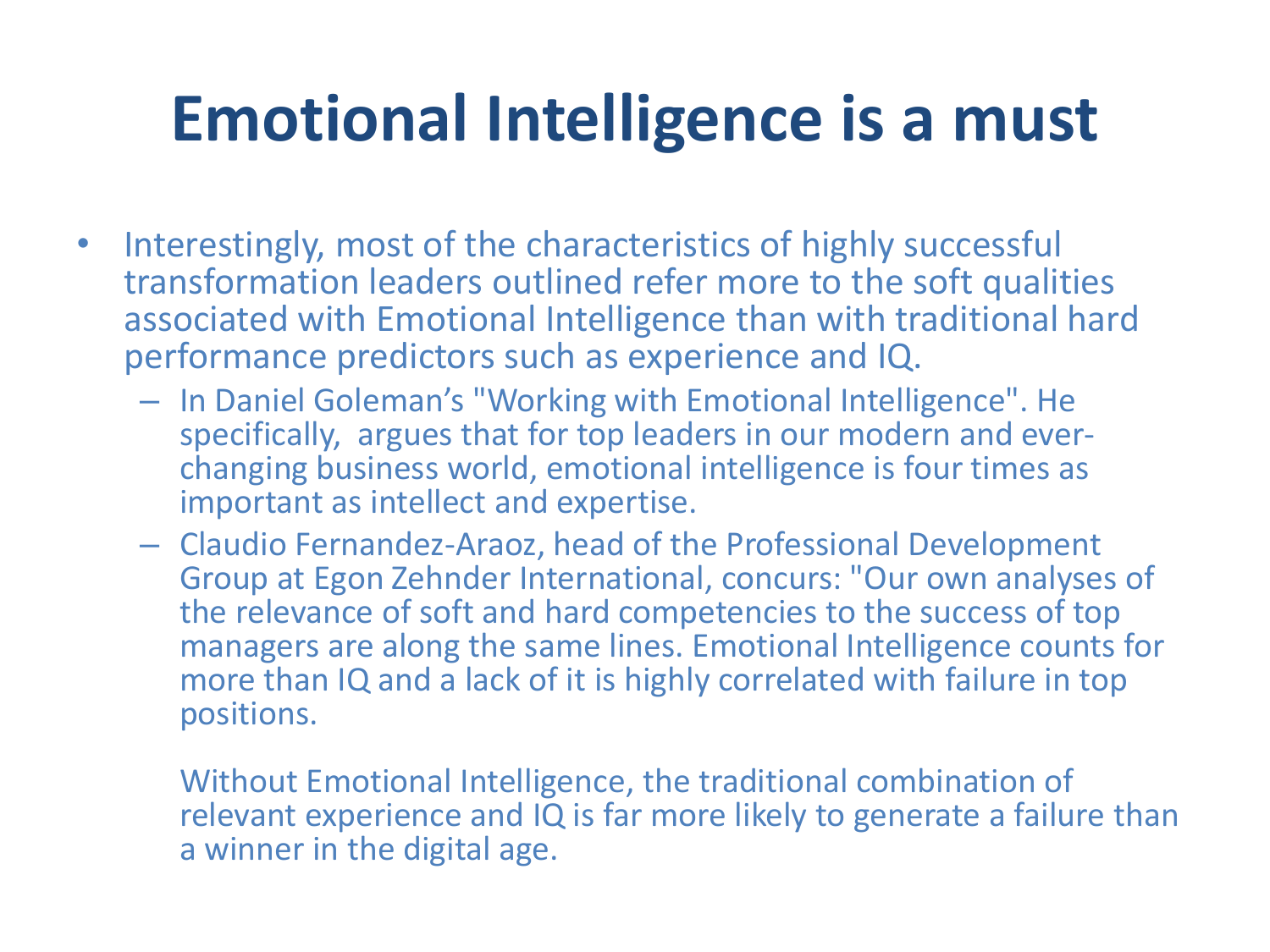

#### Individual Ei framework Interpersonal Intelligence

Self Management  $\begin{array}{|c|c|c|c|}\n\hline\n\end{array}$  Relationship Management Self awareness **I I N** Other awareness Self regard  $\left|\right|$   $\left|\right|$  Regard for others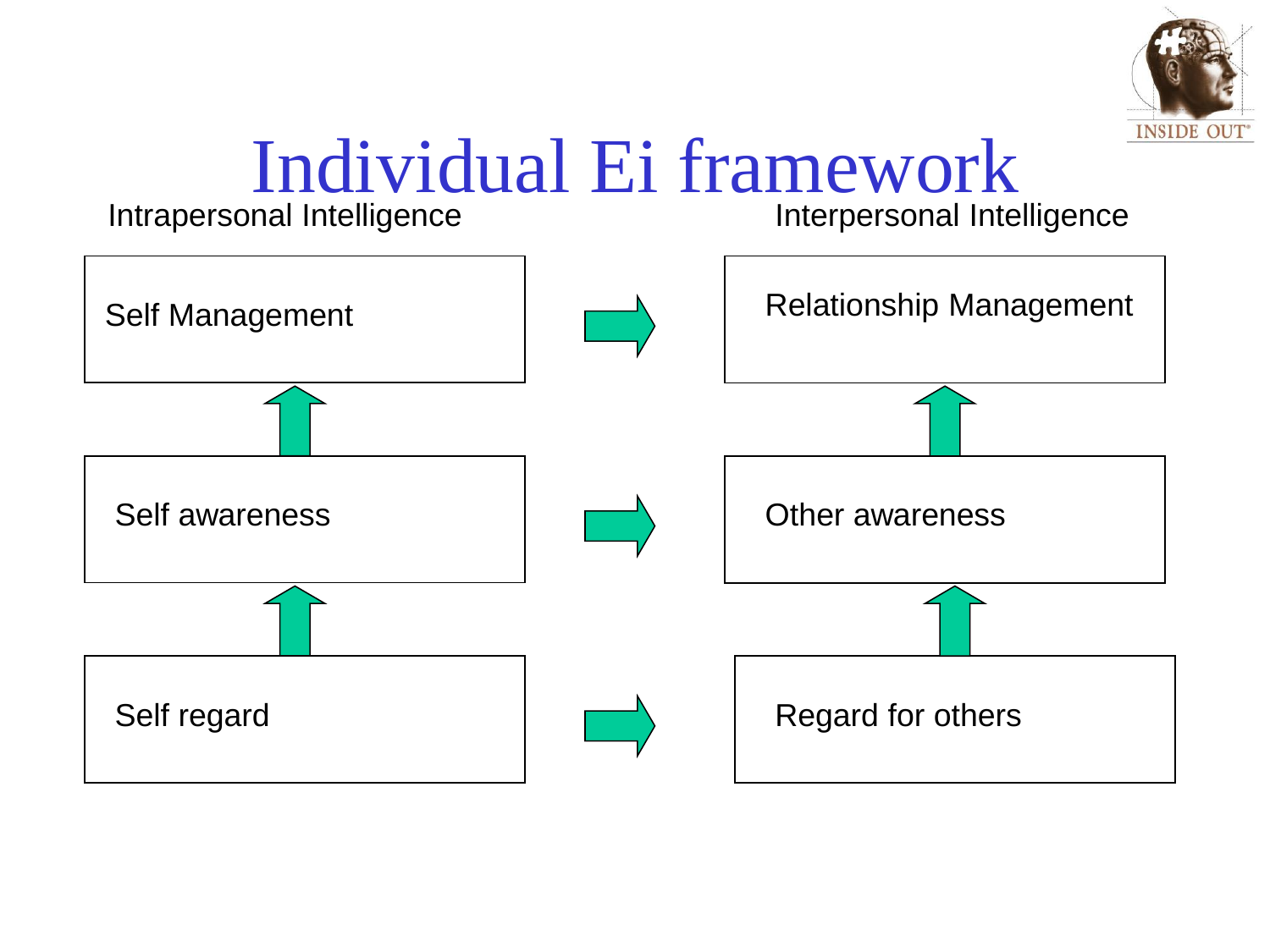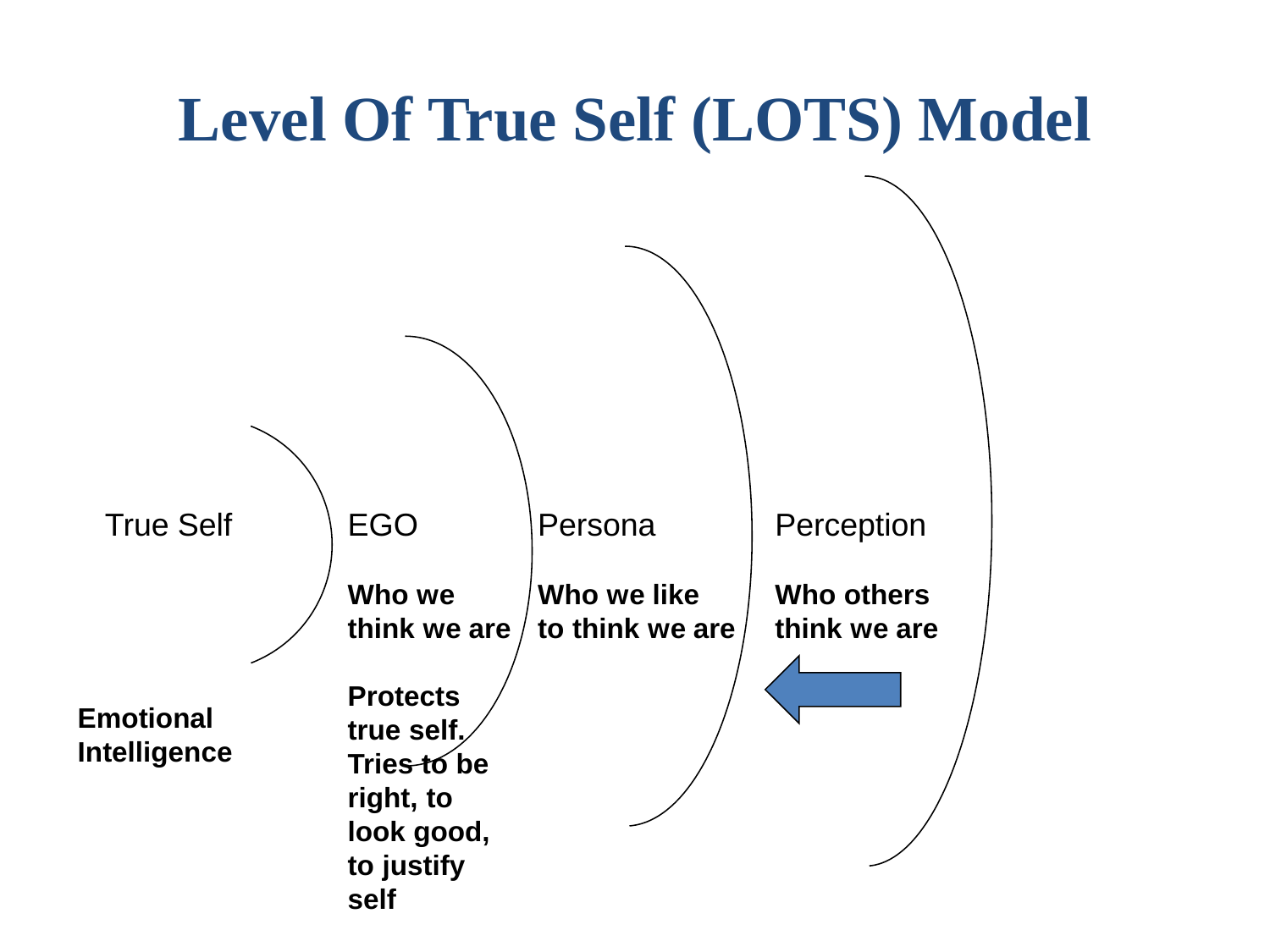**ENVIRONMENT BEHAVIOURS CAPABILITIES**

**VALUES AND BELIEFS IDENTITY PURPOSE**